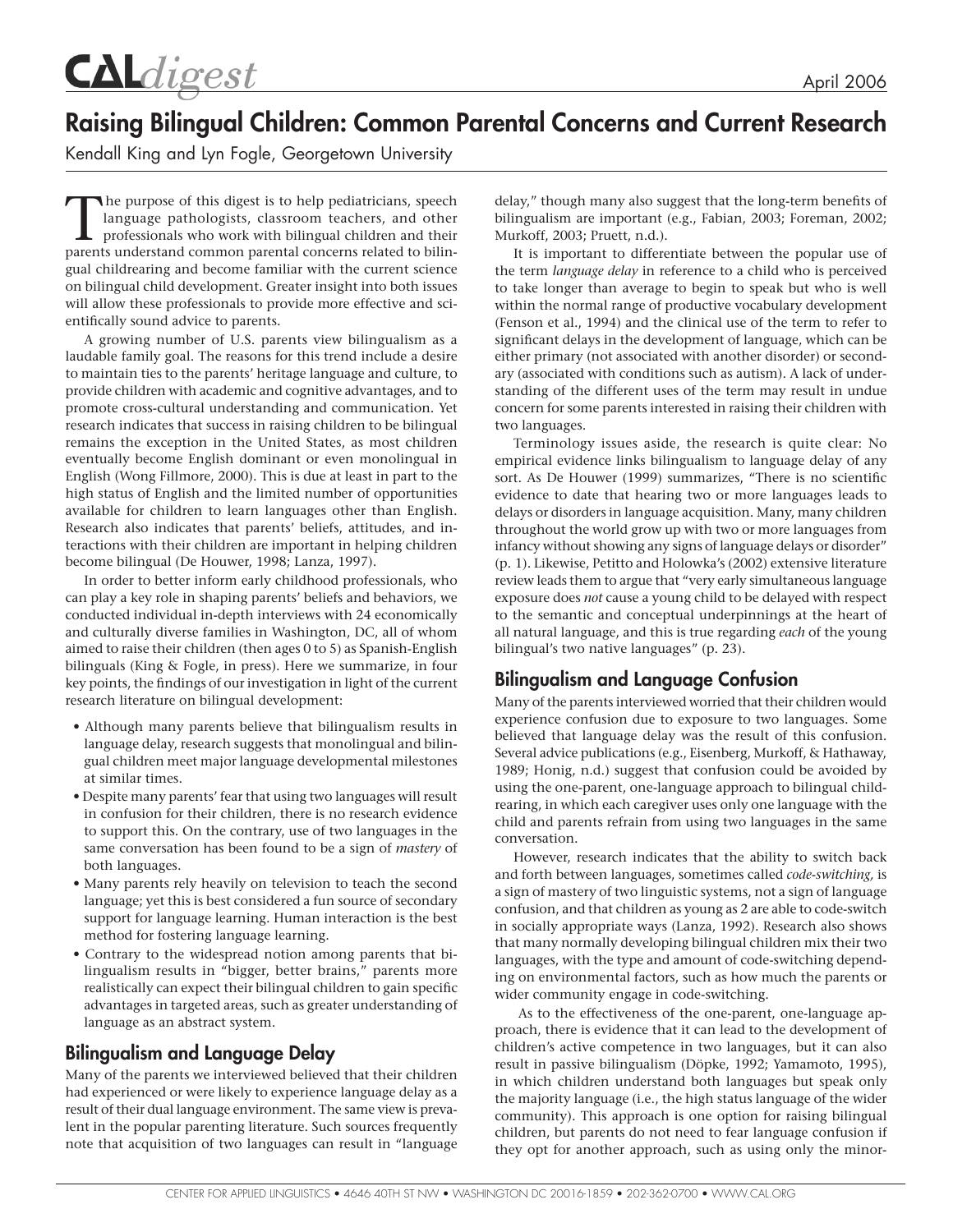ity language in the home or using both languages in the same contexts. Parents instead should be encouraged to think about the total quantity and quality of exposure to both languages that their children receive.

#### Language Learning and Television

Many parents we interviewed relied heavily on commercial language materials such as books, videos, television programs, and music CDs to help their children learn a second language. Likewise, much of the popular press and advice literature stresses the value of books and videos, often providing long lists of language learning television and video programs (Eisenberg et al., 1989; Langley, 1999; Lichtenberger, n.d.).

Yet research clearly indicates that some activities are more effective than others in promoting second language acquisition and bilingualism. In particular, we know a growing amount about the limits of television and video as instructional aides with young children. For instance, recent studies have examined the process of *perceptual narrowing* in infants, that is, infants' gradual loss of the ability to perceive sounds unlike those in the language(s) to which they are regularly exposed. Researchers have found that live interaction (e.g., reading or talking to a child) is more effective than exposure to recorded sounds (e.g., television) in reversing the narrowing process (Kuhl, Feng-Ming, & Huei-Mei, 2003). Other studies have found that, for older children, being read aloud to in the second language increases second language vocabulary much more than watching television in that language (Patterson, 2002). In short, while audio and video materials can serve as a positive and entertaining source of support for language learning, human interaction is the best method for fostering both first and second language development.

### Bilingualism and Intelligence

None of the parents in our survey feared any negative impact of bilingualism on their children's intelligence. In fact, many felt that their children would benefit cognitively from being bilingual. However, both parents and the popular press overstate the known cognitive advantages of bilingualism, noting, for instance, that bilingualism will make children smarter overall, when in fact, research suggests advantages only in very specific areas.

For instance, while our knowledge is far from complete, leading researchers (e.g., Bialystok, 2001) have been careful to identify the benefits of bilingualism in specific areas such as metalinguistic awareness (awareness about language as a system) and cognitive processing. They note that other factors, such as the child's level of mastery of each language and the child's literacy skills, also influence the benefits derived from being bilingual. Therefore bilingualism may contribute to the strengthening of some specific cognitive skills for some children, but it should not be viewed as an overall indicator of greater intelligence or as a predictor of high academic performance.

#### Summary

In responding to parents' questions or concerns about raising bilingual children, professionals should warmly encourage the use of two languages in the home. We know that parents' use of their first language is important in providing children a rich linguistic environment (Snow, 1990) as well as in promoting bilingualism, which can become an important resource for the child, family, and wider community. Parents should be directed to practical resources such as *The Bilingual Family Newsletter* (www.bilingualfamilynewsletter.com) and the *Why, How, and When Should My Child Learn a Second Language?* brochure (www.cal.org/resources/brochures/whyhowwhen\_brochure.pdf). Perhaps most importantly, parents should be encouraged to be aware of the quantity and quality of their children's exposure to

both languages and to think about creating a "safe space" for the minority language to flourish at home.

#### References

- Bialystok, E. (2001). *Bilingualism in development: Language, literacy, and cognition*. Cambridge, UK: Cambridge University Press.
- De Houwer, A. (1998). Environmental factors in early bilingual development: The role of parental beliefs and attitudes. In G. Extra & L. Verhoeven (Eds.), *Bilingualism and migration* (pp. 75–96). New York: Mouton de Gruyter.
- De Houwer, A. (1999). *Two or more languages in early childhood: Some general points and practical recommendations*. Washington, DC: Center for Applied Linguistics. Retrieved March 4, 2005, from www.cal .org/resources/digest/earlychild.html
- Döpke, S. (1992). *One parent one language: An interactional approach*. Amsterdam: John Benjamins.
- Eisenberg, A., Murkoff, H., & Hathaway, S. E. (1989). *What to expect the first year*. New York: Workman.
- Fabian, K. (2003, March). Is your child late to speak? *Parenting*, 93.
- Fenson, L., Dale, P. S., Reznick, J. S, Bates, E., Thal, D. J., & Pethick, S. J. (1994). Variability in early communicative development. *Monographs of the Society for Research in Child Development, 59*(5, Serial No. 242).
- Foreman, J. (2002, October 7). Health sense: The evidence speaks well of bilingualism's effect on kids. *Los Angeles Times*, p. S1.
- Honig, A. S. (n.d.). *Raising a bilingual child*. Retrieved January 21, 2005, from www.scholastic.com/earlylearner/experts/language/ 0\_2\_bilingualch.htm
- King, K., & Fogle, L. (in press). Bilingual parenting as good parenting: Parents' perspectives on family language policy for additive bilingualism. *International Journal of Bilingual Education and Bilingualism.*
- Kuhl, P., Feng-Ming, T., & Huei-Mei, L. (2003). Foreign-language experience in infancy: Effects of short-term exposure and social interaction on phonetic learning. *Proceedings of the National Academy of Sciences of the United States of America, 100*(15), 9096–9101.
- Langley, M. (1999, October 6). Bringing up (bilingual) baby—Marketers rush to meet demand for toys, tapes and classes; achieving "total immersion." *Wall Street Journal* (Eastern ed.), p. B1.
- Lanza, E. (1992). Can bilingual two-year-olds code-switch? *Journal of Child Language, 19*, 633–658.
- Lanza, E. (1997). *Language mixing in infant bilingualism*. New York: Oxford University Press.
- Lichtenberger, N. (n.d.). *Bilingual parenting: A personal account.* Retrieved January 19, 2005, from www.foreignwivesclub.com/pages/articles/ art4.html
- Murkoff, H. (2003, June/July). "What to expect": Answers to your questions about baby's first year. *Baby Talk*, p. 20.
- Patterson, J. L. (2002). Relationship of expressive vocabulary to frequency of reading and television experience among bilingual toddlers. *Applied Psycholinguistics, 23*, 493–508.
- Petitto, L. A., & Holowka, S. (2002). Evaluating attributions of delay and confusion in young bilinguals: Special insights from infants acquiring a signed and a spoken language*. Sign Language Studies, 3*(1), 4–33.
- Pruett, K. D. (n.d.). *Important speech milestones*. Retrieved January 21, 2005, from www.scholastic.com/earlylearner/age1/language/ todd\_milestones.htm
- Snow, C. (1990). Rationales for native language instruction: Evidence from research. In A. M. Padilla, H. H. Fairchild, & C. M. Valadez (Eds.), *Bilingual education issues and strategies* (pp. 47–59). Newbury Park, CA: Sage Press.
- Wong Fillmore, L. (2000). Loss of family languages: Should educators be concerned? *Theory into Practice, 39*(4), 203–210.
- Yamamoto, M. (1995). Bilingualism in international families. *Journal of Multilingual and Multicultural Development, 16*, 63–85.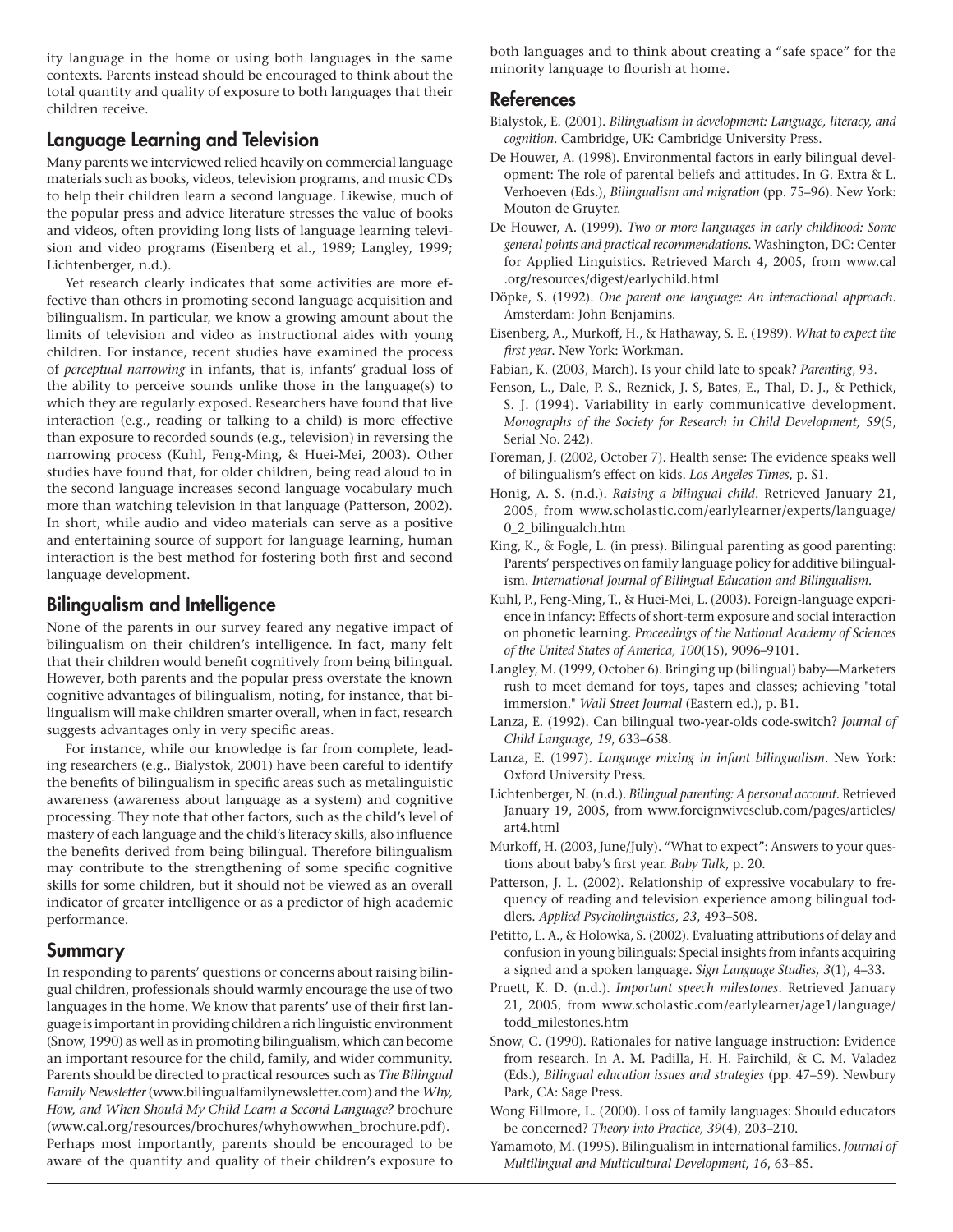

# **La crianza de niños bilingües: preocupaciones comunes de los padres y las investigaciones actuales**

Por Kendall King y Lyn Fogle, Georgetown University

El propósito de este compendio es ayudar a pediatras, patólogos del habla, maestros escolares, y otros profesionales que trabajan con niños bilingües y sus padres a comprender algunas de las preocupaciones que suelen tener los padres respecto a la crianza bilingüe y a familiarizarse con el conocimiento científico actual sobre el desarrollo del niño bilingüe. Una más profunda comprensión de ambos temas ayudará a todos estos profesionales a brindar a los padres consejos más efectivos y con mejor base científica.

Un número creciente de padres en los Estados Unidos considera el bilingüismo de sus niños como una meta familiar deseable. Entre otras razones, esta tendencia está impulsada por el interés en mantener lazos con la herencia lingüística y cultural de los padres, brindar a los niños ventajas académicas y cognoscitivas, y promover la comprensión y la comunicación intercultural. Sin embargo, según indican las investigaciones, el bilingüismo de los niños es la excepción en los Estados Unidos; para la mayoría de los niños el inglés es su lengua dominante o única (Wong Fillmore, 2000). Ello se debe, por lo menos en parte, al estatus superior de que goza el inglés y al número limitado de oportunidades que tienen los niños para aprender otros idiomas. Algunas investigaciones también indican que las creencias, actitudes, e interacciones de los padres con sus hijos ocupan un papel importante para ayudar a sus hijos a ser bilingües (De Houwer, 1998; Lanza, 1997).

Para orientar mejor a los profesionales de educación infantil temprana, quienes pueden desempeñar un papel clave en formar las creencias y conductas de los padres, entrevistamos de manera individual y a fondo a 24 familias de diversos niveles económicos y culturales de Washington, D.C., las cuales tenían el objetivo de criar a sus niños (de entre 0 a 5 años) para ser bilingües en inglés y español (King & Fogle, en prensa). En este artículo, resumimos los hallazgos de nuestra investigación en cuatro temas clave, a la luz de las publicaciones actuales de investigaciones sobre el desarrollo bilingüe:

Aunque muchos padres creen que el bil-• ingüismo produce retrasos en el desarrollo lingüístico, las investigaciones sugieren que los niños monolingües y bilingües alcanzan niveles de desarrollo lingüístico a ritmos parecidos.

- A pesar del temor de muchos padres de que el uso de dos lenguas resulte confuso para sus hijos, las investigaciones no avalan esta teoría. Al contrario, se ha descubierto que el uso de dos lenguas en la misma conversación es una señal del *dominio* de ambas lenguas.
- Aunque un gran número de padres depen-• den mucho de la televisión para enseñar un segundo idioma, la televisión es, a lo sumo, un método divertido, pero secundario para el aprendizaje de una lengua. En realidad, la interacción humana es el mejor método para cultivar el aprendizaje del lenguaje.
- Contrariamente a la noción diseminada entre •los padres de que el bilingüismo crea "grandes y brillantes mentes," lo que los padres pueden esperar de forma realista es que sus hijos obtengan ventajas específicas en áreas determinadas, tales como una comprensión mayor del lenguaje como sistema abstracto.

#### **El bilingüismo y el retraso lingüístico**

Muchos de los padres entrevistados pensaban que sus hijos habían experimentado o probablemente experimentarían un retraso lingüístico como producto de un ambiente lingüístico dual. Esta noción también es generalizada en las publicaciones populares sobre la crianza de niños. Estas publicaciones afirman con frecuencia que la adquisición de dos lenguas puede generar un "retraso lingüístico," aunque muchas de estas publicaciones también sugieren que los beneficios del bilingüismo a largo plazo son importantes (p. ej., Fabian, 2003; Foreman, 2002; Murkoff, 2003; Pruett, n.d.).

Es importante diferenciar entre, por un lado, el uso popular del término "retraso lingüístico" para referirnos a un niño que otros perciben como que le está tomando más tiempo del promedio en hablar, pero que en realidad está dentro del período normal de desarrollo de vocabulario productivo (Fenson et al., 1994), y por el otro, el uso clínico del término,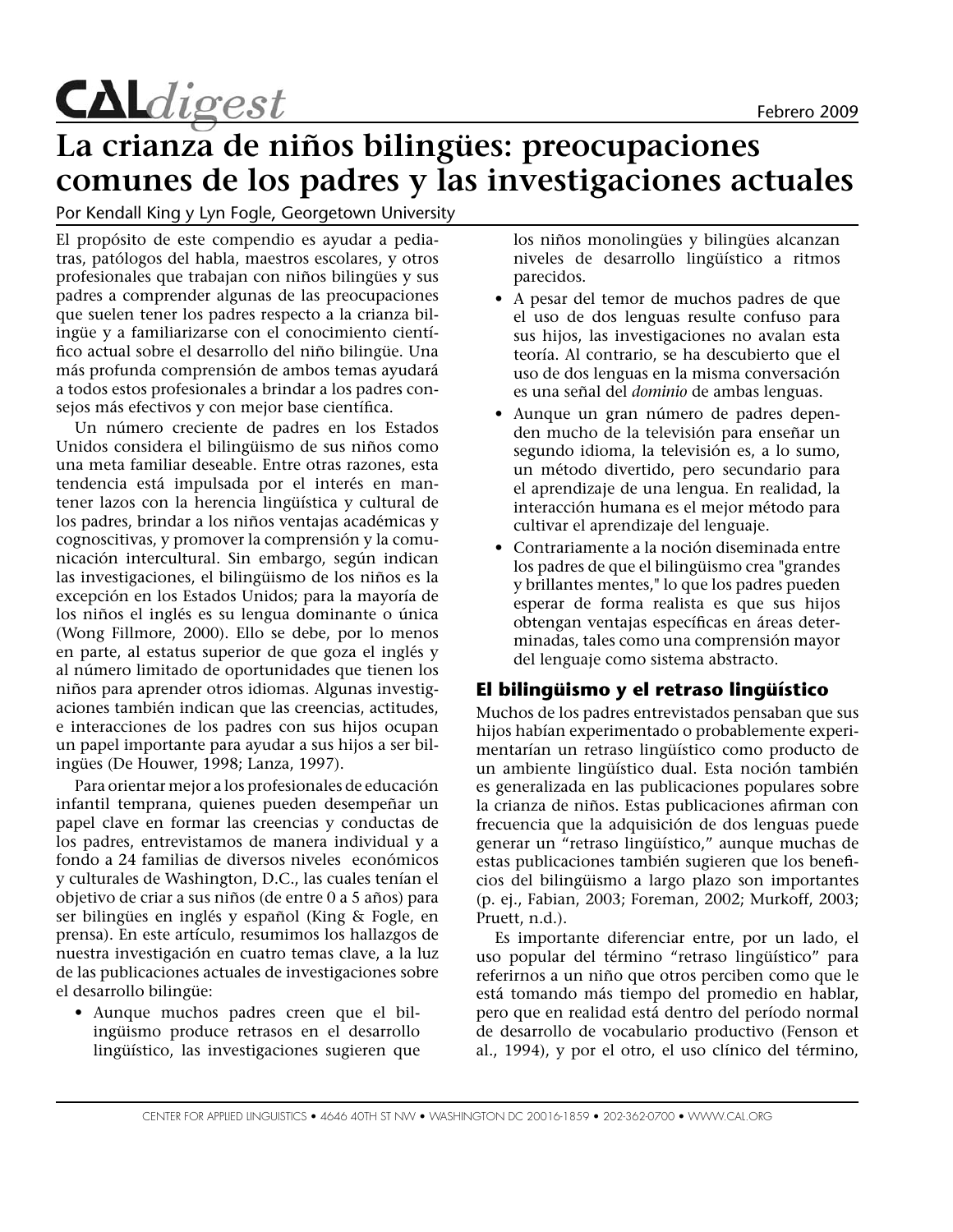que se refiere a retrasos significativos en el desarrollo lingüístico, retrasos que pueden constituir síntomas primarios (no asociados con otro desorden) o secundarios (asociados a condiciones tales como el autismo). Desconocer los diferentes usos del mismo término puede producirles preocupación innecesaria a algunos padres interesados en criar a sus hijos en dos lenguas.

Aparte de problemas de terminología, los estudios son claros en que no existe ninguna evidencia empírica que asocie el bilingüismo con retraso lingüístico alguno. Como resume De Houwer (1999), "No existe evidencia científica hasta la fecha que sostenga que escuchar dos o más lenguas cause retrasos o desórdenes en la adquisición lingüística. Muchos, muchos niños por todo el mundo crecen con dos o más lenguas desde la infancia sin que demuestren ninguna señal de retraso lingüístico o desorden" (p.1). De manera similar, una revisión extensa de investigaciones publicadas lleva a Petitto and Holowka (2002) a argumentar que "la exposición simultánea muy temprana *no* causa retrasos en un niño pequeño con respecto a las bases semánticas y conceptuales que son la base de toda lengua natural, y esto es cierto con respecto a *cada una* de las lenguas nativas del pequeño bilingüe" (p.23).

### **El bilingüismo y la confusión lingüística**

Muchos de los padres entrevistados se preocupaban que sus niños experimentan confusión debido a la exposición a dos idiomas. Algunos padres piensan que el retraso lingüístico era el resultado de esta confusión. Varias publicaciones populares de consejos (p. ej., Eisenberg, Murkoff, & Hathaway, 1989; Honig, n.d.) sugieren que la confusión se podría evitar utilizando el enfoque conocido como "un padre, una lengua" en la crianza bilingüe, donde cada progenitor utiliza sólo una de las lenguas con el niño y ambos se abstienen de utilizar dos lenguas en la misma conversación.

Sin embargo, las investigaciones indican que la capacidad de intercambiar entre las lenguas, a lo cual se le llama algunas veces *cambio de código*, es una señal del dominio de dos sistemas lingüísticos y no una señal de confusión lingüística, y que niños de tan temprana edad como dos años son capaces de cambiar entre códigos de manera socialmente apropiada (Lanza, 1992). Las investigaciones también demuestran que muchos niños bilingües cuyo desarrollo sigue un curso normal mezclan sus dos lenguas, y que el tipo y la cantidad de cambios de código dependen de factores ambientales, tales como con cuánta frecuencia los padres o la comunidad en general cambian de código.

Con respecto a la efectividad del enfoque "un padre, una lengua," existe evidencia de que puede conducir al desarrollo de competencia activa de los niños en dos lenguas, pero también puede resultar en bilingüismo pasivo (Döpke, 1992; Yamamoto, 1995), en cuyo caso los niños entienden las dos lenguas, pero hablan sólo una la mayoría del tiempo (es decir, la lengua con el estatus más alto en la comunidad en general). Este acercamiento es una opción para criar a niños bilingües, pero los padres no tienen que temer la confusión lingüística si escogen otro enfoque, como por ejemplo utilizar sólo la lengua minoritaria en el hogar o utilizar ambas lenguas en los mismos contextos. A los padres se les debe animar a pensar sobre la cantidad y la calidad total de la exposición a ambas lenguas que reciben sus hijos.

#### **El aprendizaje de una lengua y la televisión**

Muchos padres que entrevistamos dependían mucho de materiales lingüísticos comerciales tales como libros, videos, programas de televisión, y grabaciones de música para ayudar a sus hijos a aprender una segunda lengua. De manera similar, gran parte de la prensa popular y las publicaciones populares de consejos resaltan el valor de los libros y los videos, proveyendo largas listas de programas de televisión y videos para aprender idiomas (Eisenberg et al., 1989; Langley, 1999; Lichtenberger, n.d.).

Sin embargo, las investigaciones indican claramente que algunas actividades son más efectivas que otras para promover la adquisición de un segundo idioma y el bilingüismo. En particular, sabemos cada vez más sobre los límites de la televisión y los vídeos como ayudas para la instrucción de niños pequeños. Por ejemplo, estudios recientes han examinado en los infantes un proceso de pérdida gradual de la capacidad para percibir sonidos diferentes a los de las lenguas que se les exponga regularmente (conocido en las publicaciones en inglés como *perceptual narrowing*). Los investigadores descubrieron que la interacción directa (p. ej., leerle o hablarle a un niño) es más efectiva que la exposición a sonidos grabados (p.ej., los de la televisión) para evitar dicho proceso de pérdida en la percepción (Kuhl, Feng-Ming, & Huei-Mei, 2003). Otros estudios han descubierto que leer a los niños mayores en voz alta en la segunda lengua aumenta el vocabulario en esa lengua mucho más que ver televisión en ese idioma (Patterson, 2002). En resumen, si bien los materiales audiovisuales pueden servir como un recurso positivo y entretenido de apoyo para el aprendizaje del lenguaje, la interacción humana es el mejor método para cultivar el desarrollo tanto en la primera como en la segunda lengua.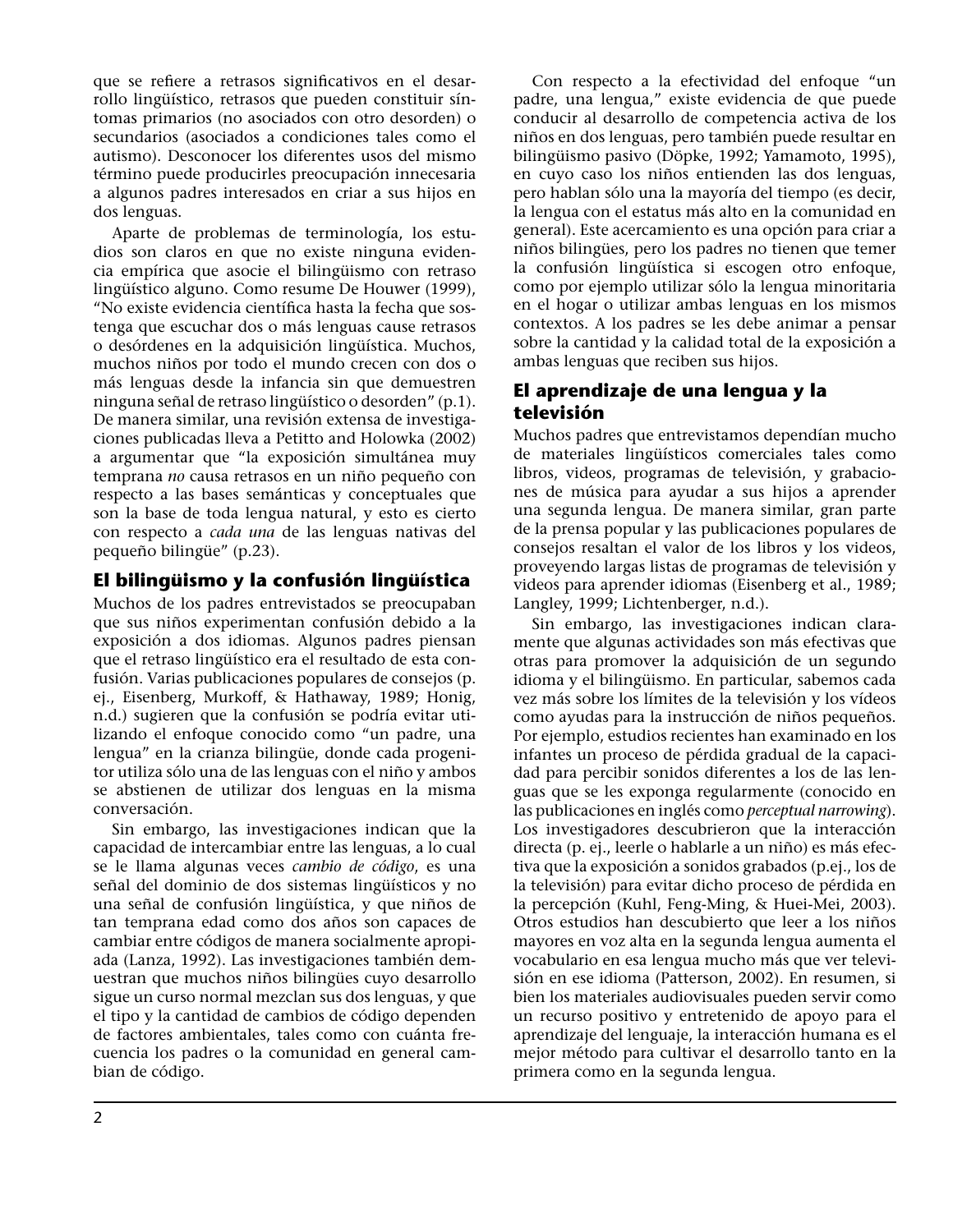## **El bilingüismo y la inteligencia**

Ninguno de los padres que participaron en nuestra encuesta temía algún impacto negativo sobre la inteligencia de sus hijos por el bilingüismo. De hecho, muchos creían que el bilingüismo beneficiaría en términos cognoscitivos a sus hijos. Sin embargo, tanto los padres como la prensa popular exageran sobre las conocidas ventajas cognoscitivas del bilingüismo, y señalan, por ejemplo, que el bilingüismo convertirá a sus hijos en niños más inteligentes en general, cuando en realidad las investigaciones sólo indican ventajas en áreas específicas.

Por ejemplo, aunque nuestro conocimiento está lejos de ser total, los investigadores principales en esta materia (p. ej., Bialystok, 2001) han sido cuidadosos en identificar los beneficios del bilingüismo en áreas específicas tales como la consciencia metalingüística (consciencia del lenguaje como un sistema) y el procesamiento cognoscitivo. Señalan que otros factores, tales como el nivel de dominio de cada lengua y las destrezas de lectura del niño, también afectan los beneficios derivados de ser bilingüe. Por lo tanto, aunque el bilingüismo puede contribuir a fortalecer algunas destrezas cognoscitivas específicas de algunos niños, no se debe tomar el mismo como un indicador general de mayor inteligencia o como factor de predicción de desempeño académico de alta calidad.

#### **Resumen**

Al responder a las preguntas y las preocupaciones de los padres sobre la crianza de los niños bilingües, los profesionales deben alentar a los padres a utilizar las dos lenguas en el hogar. Sabemos que el uso de la lengua nativa de los padres es importante para facilitar un ambiente lingüístico enriquecedor para los niños (Snow, 1990), así como para promover el bilingüismo, el cual se puede convertir en un recurso importante para el niño, la familia, y la comunidad en general. Los padres deben dirigirse a fuentes prácticas tales como *The Bilingual Family Newsletter* (www.bilingualfamilynewsletter.com) y el opúsculo *Why, How, and When Should My Child Learn a Second Language?* (www.cal.org/resources/brochures/ whyhowwhen brochure.pdf).

Quizás lo más importante es que a los padres se les debe alentar a ser conscientes de la cantidad y la calidad de la exposición de sus hijos a ambas lenguas y a pensar en crear un "espacio seguro" para que la lengua minoritaria florezca dentro del hogar.

#### **Referencias**

- Bialystok, E. (2001). *Bilingualism in development: Language, literacy, and cognition*. Cambridge: Cambridge University Press.
- De Houwer, A. (1998). Environmental factors in early bilingual development: The role of parental beliefs and attitudes. In G. Extra & L. Verhoeven (Eds.), *Bilingualism and migration* (pp. 75-96). New York: Mouton de Gruyter.
- De Houwer, A. (1999). *Two or more languages in early childhood: Some general points and practical recommendations*. Washington, DC: Center for Applied Linguistics. Retrieved March 4, 2005, from www .cal.org/resources/digest/earlychild.html
- Döpke, S. (1992). *One parent one language: An interactional approach*. Amsterdam: John Benjamins.
- Eisenberg, A., Murkoff, H., & Hathaway, S. E. (1989). *What to expect the first year*. New York: Workman.
- Fabian, K. (2003, March). Is your child late to speak? *Parenting*, 93.
- Fenson, L., Dale, P. S., Reznick, J.S, Bates, E., Thal, D. J., & Pethick, S. J. (1994). Variability in early communicative development. *Monographs of the Society for Research in Child Development, 59*(5, Serial No. 242).
- Foreman, J. (2002, October 7). Health sense; The evidence speaks well of bilingualism's effect on kids. *Los Angeles Times*, p. S1.
- Honig, A. S. (n.d.). *Raising a bilingual child*. Retrieved January 21, 2005, from Scholastic, Your Early Learner Expert Advice Web site: www .scholastic.com/earlylearner/experts/language/ 0\_2\_bilingualch.htm
- King, K., & Fogle, L. (in press). Bilingual parenting as good parenting: Parents' perspectives on family language policy for additive bilingualism. *International Journal of Bilingualism and Bilingual Education.*
- Kuhl, P., Feng-Ming, T., & Huei-Mei, L. (2003). Foreign-language experience in infancy: Effects of short-term exposure and social interaction on phonetic learning. *Proceedings of the National Academy of Sciences of the United States of America, 100*(15), 9096-9101.
- Langley, M. (1999, October 6). Bringing up (bilingual) baby – Marketers rush to meet demand for toys, tapes and classes; achieving 'total immersion.' *Wall Street Journal* (Eastern ed.), p. B1.
- Lanza, E. (1992). Can bilingual two-year-olds codeswitch? *Journal of Child Language, 19*, 633-658.